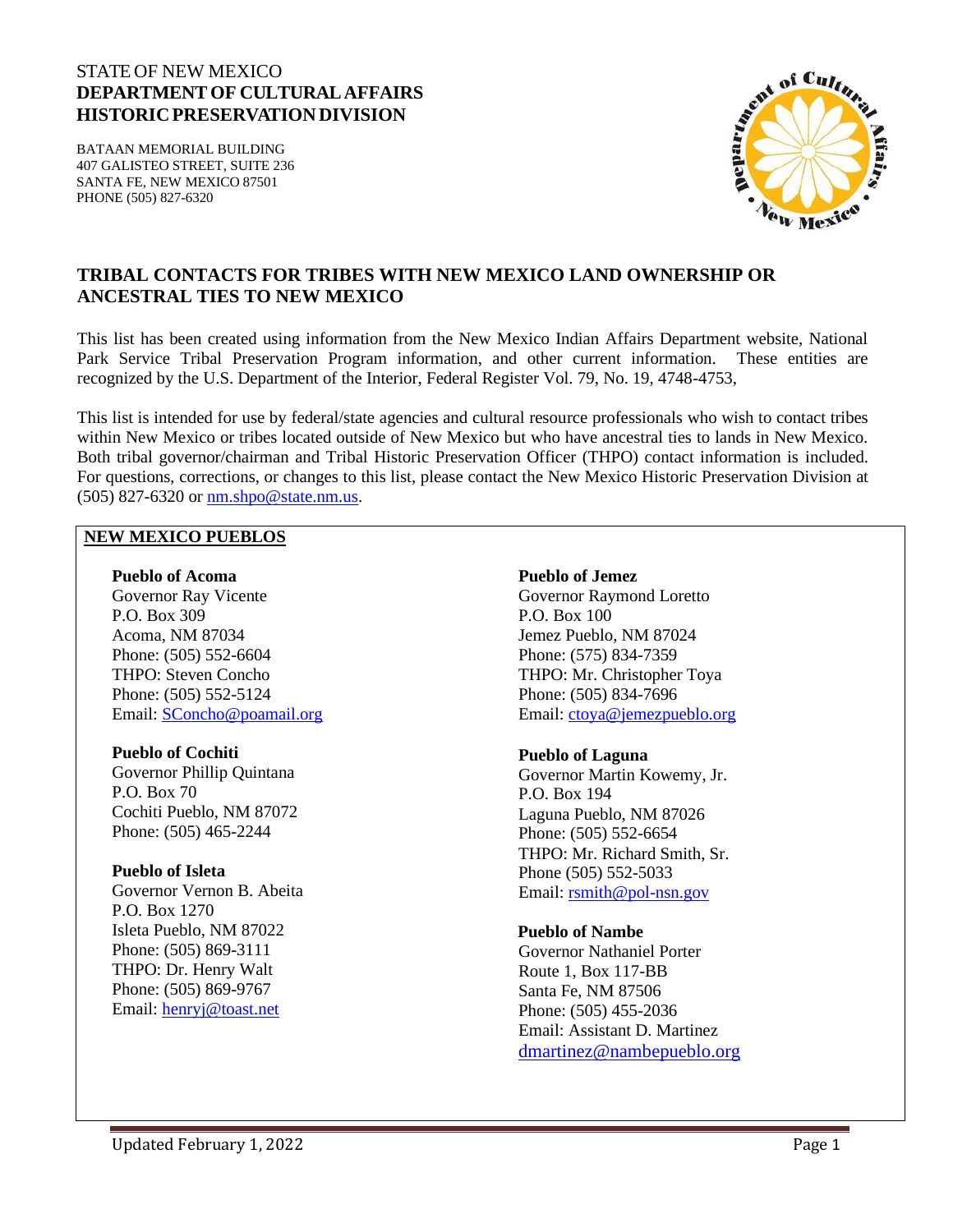### **NEW MEXICO PUEBLOS (cont.)**

### **Ohkay Owingeh**

Governor Patrick Aguino P.O. Box 1099 San Juan Pueblo, NM 87566 Phone: (505) 852-4400

## **Pueblo of Picuris**

Governor Craig Quanchello P.O. Box 127 Penasco, NM 87553 Phone: (575) 587-2519

### **Pueblo of Pojoaque**

Governor Jenelle Roybal Pueblo of Pojoaque 78 Cities of Gold Road Santa Fe, NM 87506 Phone: (505) 455-4500 THPO: Dr. Bruce Bernstein Phone:(505) 455-5505 Cell: (505) 795-6152 Email: [bbernstein@pojoaque.org](mailto:bbernstein@pojoaque.org)

### **Pueblo of San Felipe**

Governor Carl Valencia P.O. Box 4339 San Felipe Pueblo, NM 87001 Phone: (505) 867-3381 THPO: Mr. Ricardo Ortiz Pueblo of San Felipe 127 Hagen Road San Felipe Pueblo, NM 87001 Phone: (505) 771-6642 Email: [ROrtiz@sfpueblo.com](mailto:ROrtiz@sfpueblo.com)

## **Pueblo of San Ildefonso**

Governor Christopher Moquino 02 Tunyo Po Santa Fe, NM 87506 Phone: (505) 455-2273 THPO: Randy Teboe Cell: (505) 231-6375 Email: [thpo@sanipueblo.org](mailto:thpo@sanipueblo.org)

### **Pueblo of Sandia**

Governor Stuart Paisano 481 Sandia Loop Bernalillo, NM 87004 Phone: (505) 867-3317

### **Pueblo of Santa Ana**

Governor Joseph Sanchez 2 Dove Road Santa Ana Pueblo, NM 87004 Phone: (505) 771-6700 THPO: Ms. Monica Murrell Phone: (505) 220-8073 Email: [Monica.murrell@santaana-nsn.gov](mailto:Monica.murrell@santaana-nsn.gov)

## **Pueblo of Santa Clara**

Governor J. Michael Chavarria P.O. Box 580 Espanola, NM 87532 Phone: (505) 753-7330 THPO: Mr. Ben Chavarria Phone: (505) 753-7326 (ext. 1306) Email: bchavarria@santaclarapueblo.org

### **Pueblo of Santo Domingo**

Governor Sidelio Tenorio P.O. Box 99 Santo Domingo Pueblo, NM 87052 Phone: (505) 465-2214 / 2215 THPO: Mr. Christopher Chavez Phone: (505) 205-7577 Email: [Christopher.chavez@kewa-nsn.us](mailto:Christopher.chavez@kewa-nsn.us)

## **Pueblo of Taos**

Governor Clyde M. Romero, Sr. P.O. Box 1846 Taos, NM 87571 Phone: (575) 758-9593

## **Pueblo of Tesuque**

Governor Robert Mora, Sr. 20 TP828 Santa Fe, NM 87506 Phone: (505) 955-7733 THPO: Mr. Mark Mitchell Phone: (505) 983-2667 Email: mamitchell@pueblooftesuque.org

## **Pueblo of Zia**

Governor Gabriel Galvan 135 Capitol Square Dr. Zia Pueblo, NM 87053-6013 Phone: (505) 867-3304 THPO: Mr. Francisco Toribio Phone: (505) 362-7360 Email: [thpo@ziapueblo.org](mailto:thpo@ziapueblo.org)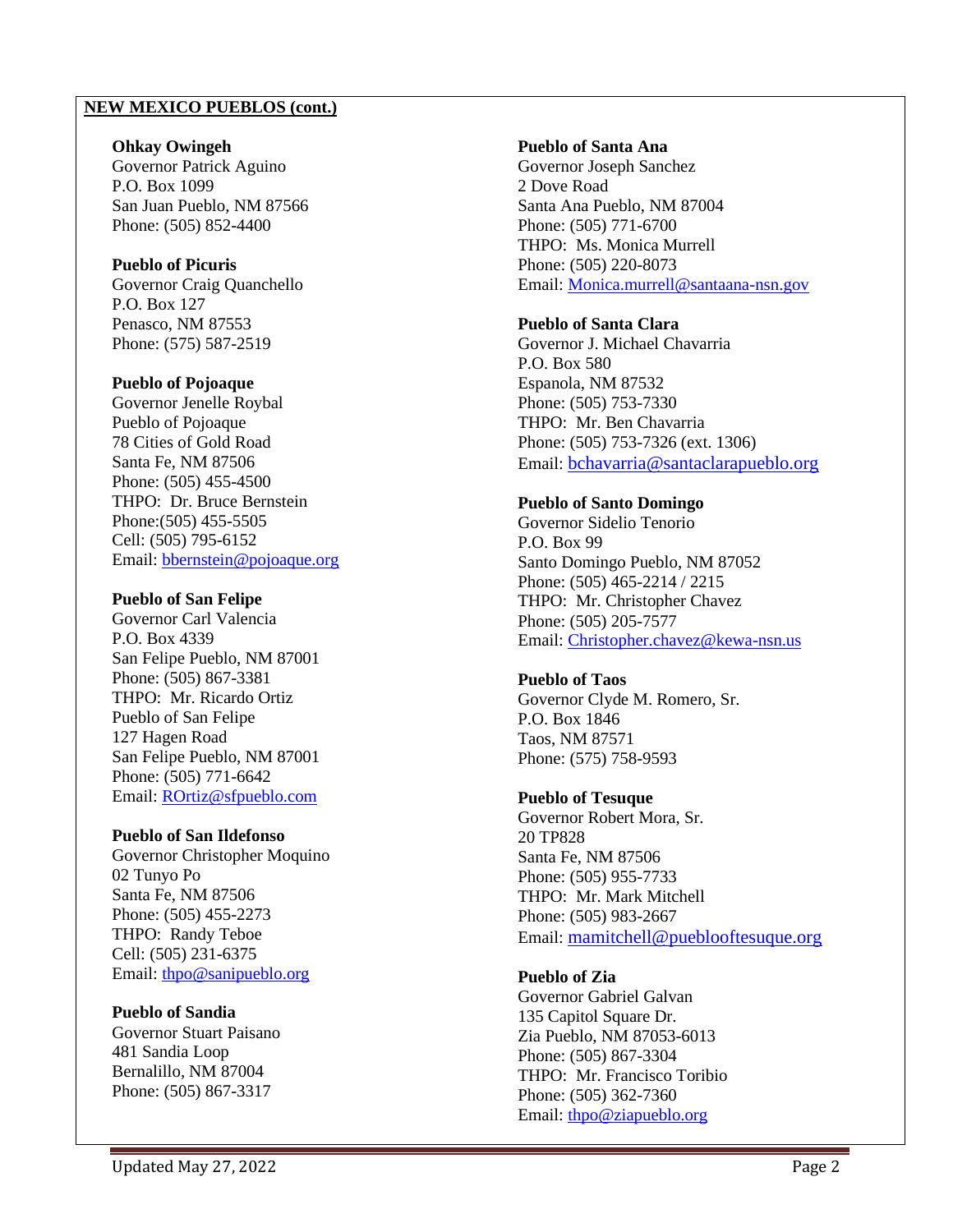### **NEW MEXICO PUEBLOS (cont.)**

#### **Pueblo of Zuni**

Governor Val R. Panteah, Sr. P.O. Box 339 Zuni, NM 87327 Phone: (505) 782-7000 THPO: Mr. Kurt Dongoske P.O. Box 1149 Zuni, NM 87327 Phone: (505) 782-4814 Email: [kdongoske@cableone.net](mailto:kdongoske@cableone.net)

#### **Ysleta del Sur Pueblo**

Governor E. Michael Silvas 117 S. Old Pueblo Road, P.O. Box 17579 El Paso, TX 79907 Phone: (915) 859-8053 Email: [hisac@ydsp-nsn.gov](mailto:hisac@ydsp-nsn.gov)

### **APACHE TRIBES & NATIONS**

**Apache Tribe of Oklahoma** Chairman Bobby Komardley P.O. Box 1220 Anadarko, OK 73005 Phone: (405) 247-9493 Emai[lchairman@apachetribe.org](mailto:chairman@apachetribe.org)

### **Fort Sill Apache Tribe of Oklahoma**

Chairwoman Lori Gooday-Ware Rt. 2, Box 121 Apache, OK 73006 Phone: (580) 588-2298 Fax: (580) 588-3133

### **Jicarilla Apache Nation**

President Edward Velarde P.O. Box 507 Dulce, NM 87528 Phone: (575) 759-3242 THPO: Dr. Jeffrey Blythe Phone: (575) 756-8659 (cell) Email: [janthpo@gmail.com](mailto:janthpo@gmail.com)

### **Mescalero Apache Tribe**

President Eddy Martinez P.O. Box 227 Mescalero, NM 88340 Phone: (575) 464-4494 THPO: Ms. Holly Houghton Phone: (575) 464-3005 Email: [holly@mathpo.org](mailto:holly@mathpo.org)

### **San Carlos Apache Tribe**

Chairman Terry Rambler P.O. Box 0 San Carlos, AZ 85550 Phone: (928) 475-1600 THPO: Ms. Vernelda Grant Historic Preservation and Arch Department Phone: (928) 475-5797 Email: [apachevern@yahoo.com](mailto:apachevern@yahoo.com)

### **White Mountain Apache Tribe**

Chairwoman Gwendena Lee-Gatewood P.O. Box 700 Whiteriver, AZ 85941 Phone: (928) 338-4346 THPO: Mr. Mark Altaha P.O. Box 1032 Fort Apache, AZ 85926 Phone: (928) 338-3033 Email: [markaltaha@wmat.nsn.us](mailto:markaltaha@wmat.nsn.us)